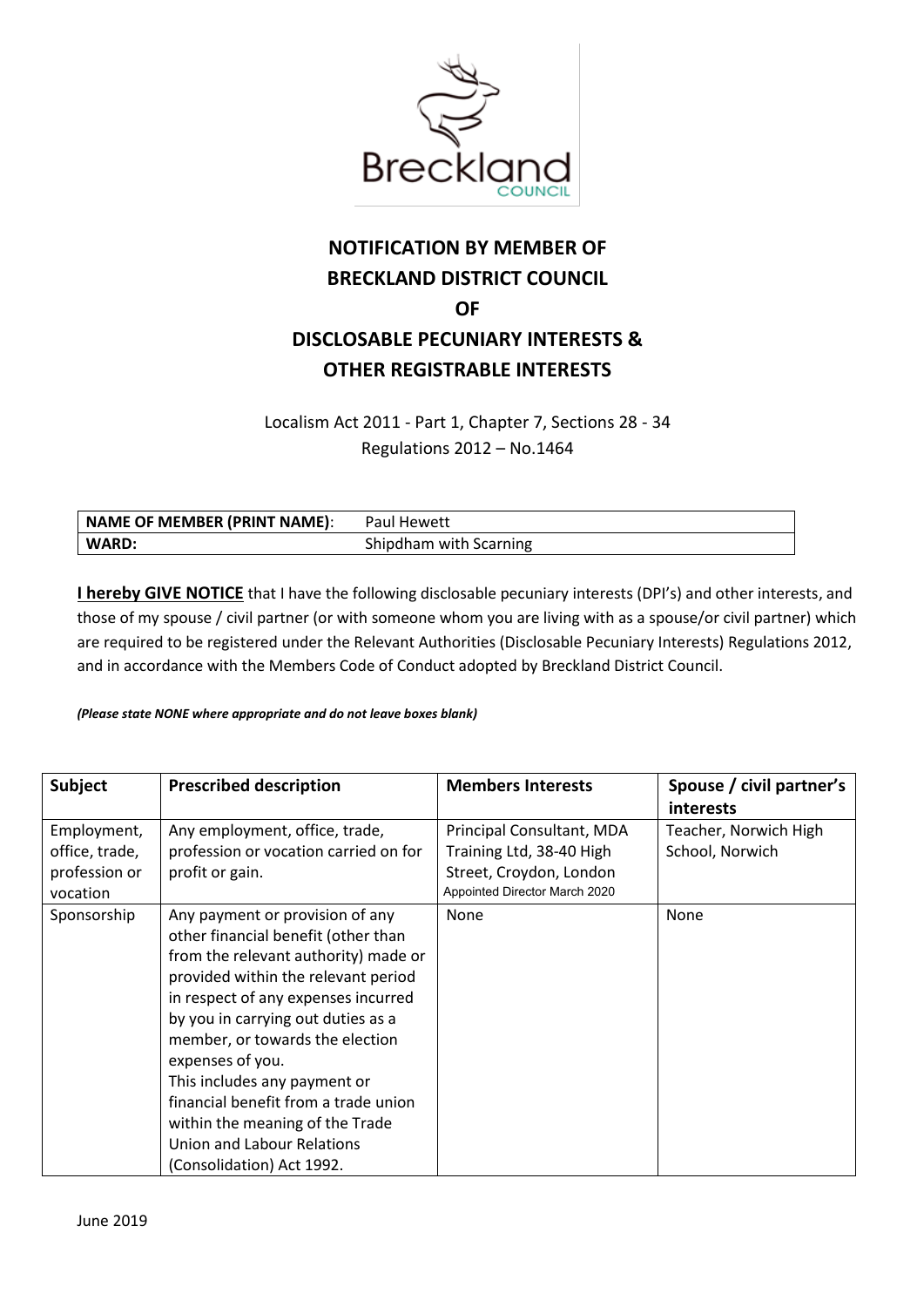| Contracts              | Any contract which is made between<br>the relevant person (or a body in<br>which the relevant person has a<br>beneficial interest) and the relevant<br>authority-<br>(a) under which goods or services are<br>to be provided or works are to be<br>executed; and<br>(b) which has not been fully<br>discharged.                                                                                                                                                                                                                                                                                                          | None                                                                                                                                                                                                                                                            | None                                                                                                                                                                                                                                                     |
|------------------------|--------------------------------------------------------------------------------------------------------------------------------------------------------------------------------------------------------------------------------------------------------------------------------------------------------------------------------------------------------------------------------------------------------------------------------------------------------------------------------------------------------------------------------------------------------------------------------------------------------------------------|-----------------------------------------------------------------------------------------------------------------------------------------------------------------------------------------------------------------------------------------------------------------|----------------------------------------------------------------------------------------------------------------------------------------------------------------------------------------------------------------------------------------------------------|
| Land                   | Any beneficial interest in land which<br>is within the area of the relevant<br>authority. (This includes your home,<br>any land or buildings relating to any<br>property you own or rent, including<br>garages, allotments (etc), that is<br>within the District).                                                                                                                                                                                                                                                                                                                                                       | Home at Cedar House, High<br>Street, Shipdham, Norfolk,<br><b>IP25 7PA</b>                                                                                                                                                                                      | Home at Cedar House,<br>High Street, Shipdham,<br>Norfolk, IP25 7PA                                                                                                                                                                                      |
| Licences               | Any licence (alone or jointly with<br>others) to occupy land in the area of<br>the relevant authority for a month or<br>longer.                                                                                                                                                                                                                                                                                                                                                                                                                                                                                          | None                                                                                                                                                                                                                                                            | None                                                                                                                                                                                                                                                     |
| Corporate<br>tenancies | Any tenancy where (to your<br>knowledge)-<br>(a) the landlord is the relevant<br>authority; and<br>(b) the tenant is a body in which the<br>relevant person has a beneficial<br>interest.                                                                                                                                                                                                                                                                                                                                                                                                                                | None                                                                                                                                                                                                                                                            | None                                                                                                                                                                                                                                                     |
| Securities             | Any beneficial interest in securities of<br>a body where-<br>(a) that body (to your knowledge)<br>has a place of business or land in the<br>area of the relevant authority; and<br>(b) either-<br>(i) the total nominal value of the<br>securities exceeds £25,000 or one<br>hundredth of the total issued share<br>capital of that body; or<br>(ii) if the share capital of that body is<br>of more than one class, the total<br>nominal value of the shares of any<br>one class in which the relevant<br>person has a beneficial interest<br>exceeds one hundredth of the total<br>issued share capital of that class. | Total ownership (in<br>conjunction with spouse) of<br>the issues share capital of<br>Tilyp Limited, a limited<br>company registered in the<br>UK at Cedar House, High<br>Street, Shipdham, Norfolk,<br><b>IP25 7PA.</b><br>The company is currently<br>dormant. | Total ownership (in<br>conjunction with spouse)<br>of the issues share capital<br>of Tilyp Limited, a limited<br>company registered in<br>the UK at Cedar House,<br>High Street, Shipdham,<br>Norfolk, IP25 7PA.<br>The company is currently<br>dormant. |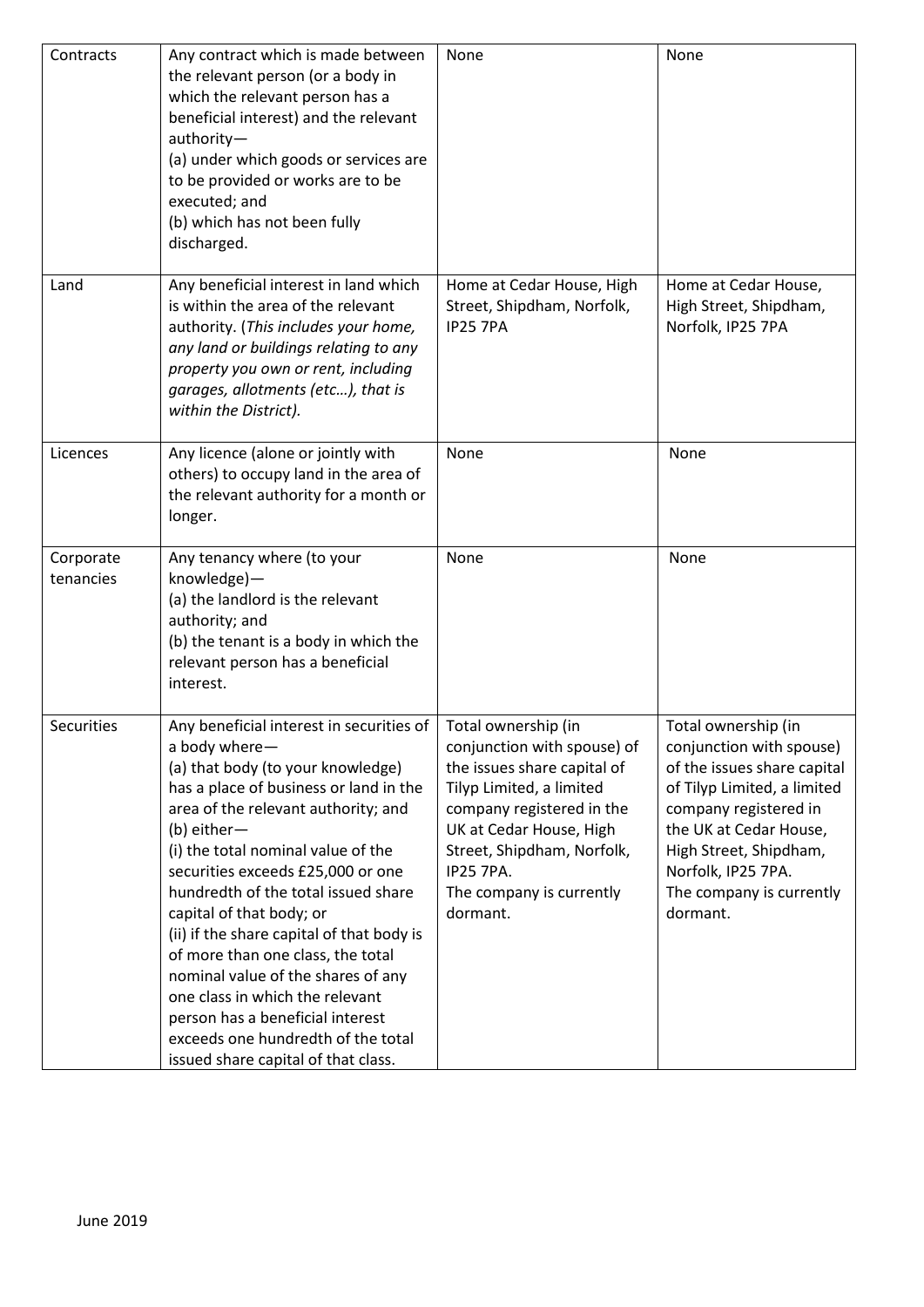## **OTHER REGISTRABLE INTERESTS**

These interests are what the Council has determined should be entered into the authority's register of interests (Localism Act 2011, Part 1, Chapter 7, Section 28 (2)).

The Breckland District Council Code of Conduct requires members to declare, within 28 days of receipt, any gift, benefit or hospitality with a value in excess of £100 which you have accepted as a member from any person or body other than the authority. The Monitoring Officer will place your notification on a public register of gifts and hospitality.

To register receipt of any gifts or hospitality exceeding £100 in value, please notify the Monitoring Officer in writing, giving details and the date of receipt.

SIGNED: DATE: 2 November 2019

Reconfirmed 23 February 2021

| For office use only:      |  |
|---------------------------|--|
| Date received:            |  |
| Date uploaded to website: |  |
| Term of Office:           |  |
| <i>Version no:</i>        |  |